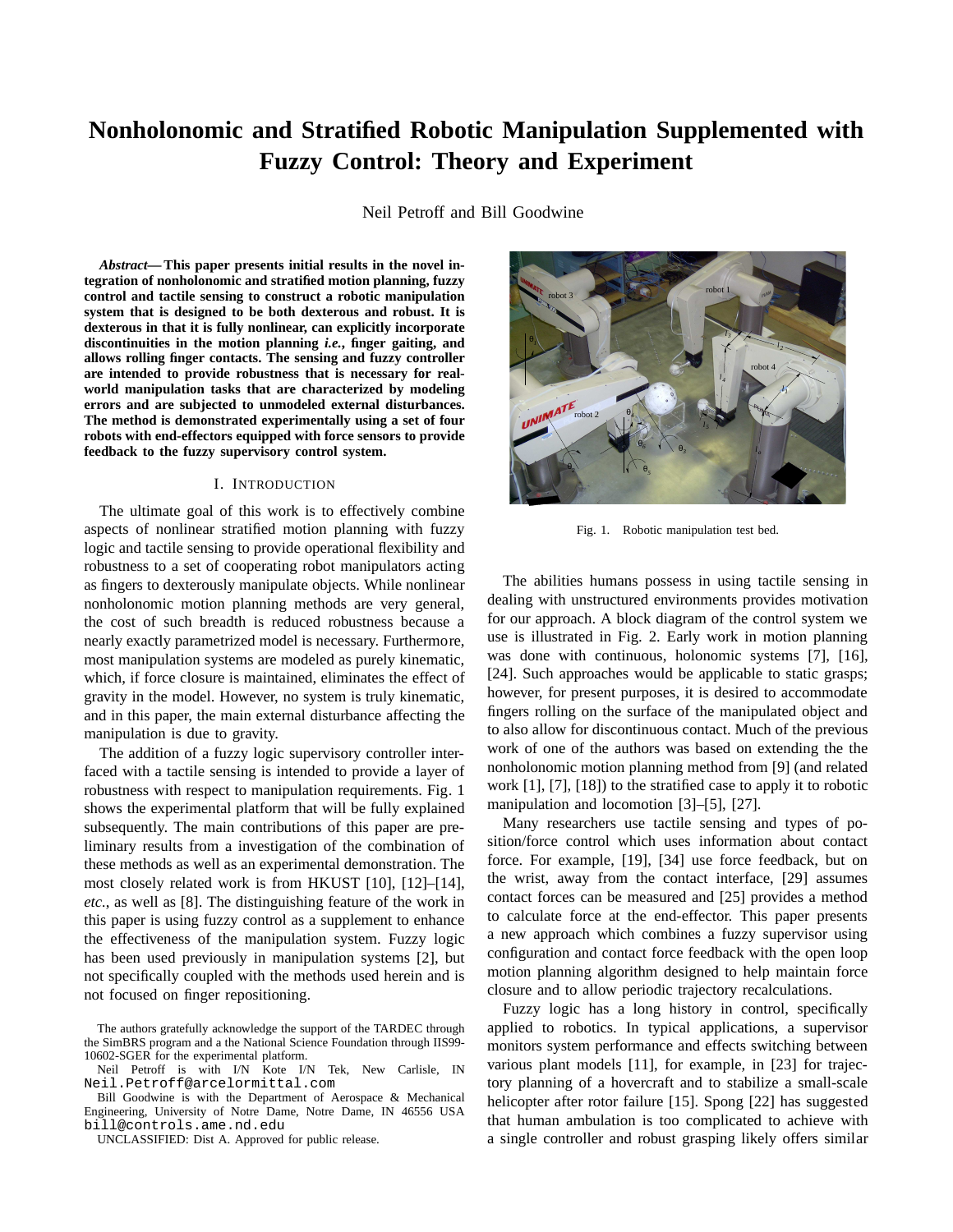

Fig. 2. Control architecture for the manipulation task.

complexity. Some suggest fuzzy logic is an excellent representation for biological systems due to their shared empirical properties, [30]. In addition, evidence suggests that the brain uses a set of quantitative rules to determine activation levels in muscle synergy [28]. In our implementation in Fig. 2, the fuzzy supervisor block uses a fuzzy inference system to adjust the trajectories of the fingertips at certain key junctures during the manipulation task.

## II. CONTROL FRAMEWORK

This section provides a brief overview of each of the topics that are combined in this research.

## *A. Nonlinear and Stratified Motion Planning*

In the usual application of nonholonomic motion planning to grasping, a trajectory is manifested in moving a finger from one position to another on an object while maintaining contact. In the case of stratified manipulation [3], exploiting the discontinuities in the system that arise from intermittent contact are also considered. In either case, the motion planning method is a means to determine control inputs for

$$
\dot{x} = g_1(x)u_1 + g_2(x)u_2 + \dots + g_m(x)u_m, \qquad (1)
$$

where the  $g_i(x)$  are vector fields and  $u_i$  are control inputs, that will steer the system from a starting point to a desired final point. As is always the case in grasping, since the object itself is not actuated, the system is underactuated because the number of inputs is less than the dimension of the configuration space. The adopted, [9], method works exactly for nilpotent systems and locally for nonnilpotent systems (see [17]), and approximately otherwise. The general approach to solving Eq. 1 for the inputs to generate a desired trajectory is:

- 1) determine the Philip Hall basis for the system which eliminates the linear dependence of some vector fields due to the Jacobi identity;
- 2) construct the extended system

$$
\dot{x} = g_1(x)u_1 + g_2(x)u_2 + \dots + g_m(x)u_m + g_{m+1}(x)u_{m+1} + \dots + g_s(x)u_s,
$$

where  $g_1, \ldots, g_m$  are from Eq. 1 and  $g_{m+1}, \ldots, g_s$ are Lie brackets such that the distribution  $\overline{\Delta}$  = span  $\{g_1,\ldots,g_s\}$  is full rank;

3) if stratified planning will be used, repeat the previous step for each combination of fingers that may be in contact with the object, *i.e.*, for each stratum;

UNCLASSIFIED



Fig. 3. Zero configuration of PUMA 560 showing frame orientations and twists.

- 4) determine the inputs for the extended system, where the first  $m$  of these inputs corresponds to the original system and the remaining  $s - m$  inputs are "fictitious" inputs that correspond to Lie bracket motions; and,
- 5) convert the fictitious inputs to those produced through Lie bracket motions using a sequence of piece-wise constant inputs.

The extension to the stratified case is in [5], [6].

## *B. Kinematics of Robotic Manipulation and Grasping*

We will make use of the usual product of exponentials formulation as developed in [17] where the configuration of a tool frame  $T$  relative to a base frame  $S$  is given by

$$
g_{st}(\theta) = e^{\hat{\xi}_1 \theta_1} e^{\hat{\xi}_2 \theta_2} \cdots e^{\hat{\xi}_n \theta_n} g_{st}(0), \tag{2}
$$

where  $n$  is the number of joints on the robot. Our experimental platform uses PUMA 560 manipulators, the basic kinematics of which are schematically illustrated in Fig. 3.

We also make use of the grasp map, as developed in [17]. Generally, a wrench  $W_i$  that a finger can apply to an object at contact *i* has the form  $W_i = B_i f_i$ , where  $B_i$  is the wrench basis indicating directions in which wrenches can be applied based on the finger model and  $f_i$  is the vector of magnitudes of the applied force components that must be consistent with the limits allowed by friction. In this work, because of the nature of the fingertips (described subsequently), a soft finger contact model is used. Therefore,

$$
W_i = \begin{bmatrix} 1 & 0 & 0 & 0 \\ 0 & 1 & 0 & 0 \\ 0 & 0 & 1 & 0 \\ 0 & 0 & 0 & 0 \\ 0 & 0 & 0 & 0 \\ 0 & 0 & 0 & 1 \end{bmatrix} \begin{bmatrix} f_x \\ f_y \\ f_z \\ \tau \end{bmatrix}
$$

.

Ultimately we need an expression for the constraint between the finger joint velocities and the object velocity. We use the usual notation for grasping problems: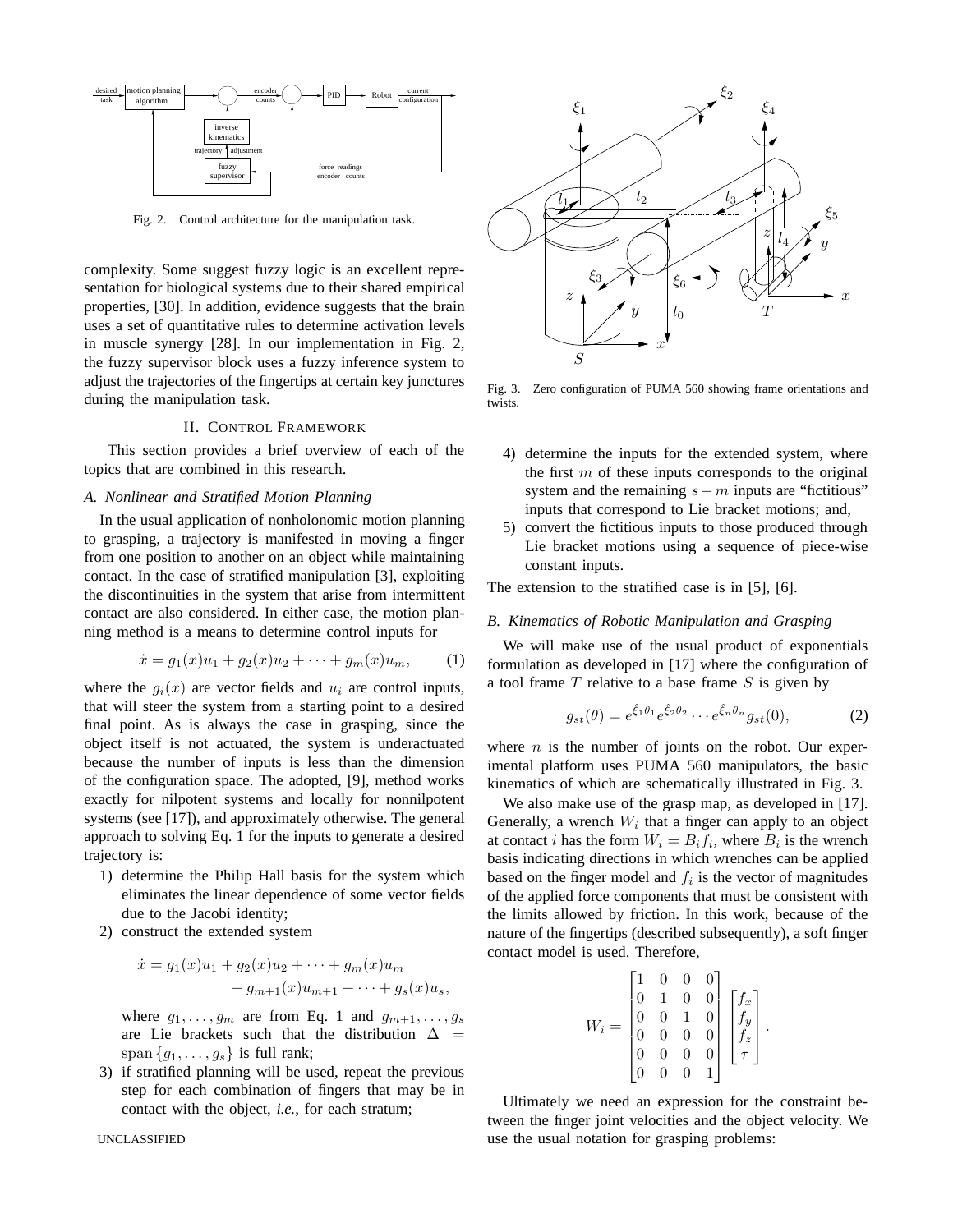

Fig. 4. Frames for manipulation system.

- $c_o(u_o, v_o)$  and  $c_f(u_f, v_f)$  are the orthogonal surface parameterizations for the object and fingers, respectively;
- O is a reference frame affixed to the object,  $F_i$  is a reference frame affixed to finger  $i$  and  $P$  is a common palm frame; and,
- Gauss frames are defined at each point on the surface of the fingers and object and also two additional *local* frames are defined on the object  $L_0$ , and finger,  $L_f$  for all time the two objects are in contact which are fixed with respect to  $O$  and  $F_i$ , respectively and coincide with the Gauss frames at the point of contact.

These are schematically illustrated in Fig. 4.

A fundamental grasp constraint can be developed relating directions in which relative motion between a finger and an object is precluded. In general for the contact between the ith finger and the object, this is given by

$$
B^T V_{l_o l_f}^b = 0,\t\t(3)
$$

where  $V_{l_o l_f}^{b}$  is the body velocity of a frame  $L_o$  attached to the object at the contact point relative to the  $L_f$  frame at the same point but attached to the finger, and  $B$  is the wrench basis for the model of finger *i*. Hence, if we denote  $V_{l_o l_f}^b$  =  $\begin{bmatrix} v_x & v_y & v_z & \omega_x & \omega_y & \omega_z \end{bmatrix}^T$  then Eq. 3 gives

$$
V_{l_o l_f}^b = \begin{bmatrix} 0 & 0 & 0 & \omega_x & \omega_y & 0 \end{bmatrix}^T \tag{4}
$$

which represents the fact that, for a soft finger contact, the only relative velocity between the finger and object that is allowed is relative rolling between the surfaces.

Based on [16], the contact point between each finger rolling on the surface of an object evolves according to

$$
\dot{\alpha}_f = M_f^{-1} \left( K_f + \tilde{K}_o \right)^{-1} \left( \begin{bmatrix} -\omega_y \\ \omega_x \end{bmatrix} - \tilde{K}_o \begin{bmatrix} v_x \\ v_y \end{bmatrix} \right)
$$
  
\n
$$
\dot{\alpha}_o = M_o^{-1} R_{\psi} \left( K_f + \tilde{K}_o \right)^{-1} \left( \begin{bmatrix} -\omega_y \\ \omega_x \end{bmatrix} + K_f \begin{bmatrix} v_x \\ v_y \end{bmatrix} \right)
$$
  
\n
$$
\dot{\psi} = \omega_z + T_f M_f \dot{\alpha}_f + T_o M_o \dot{\alpha}_o
$$
  
\n
$$
v_z = 0,
$$

where  $\alpha$  represents the local point  $(u, v)$  and the subscripts f and o are for the finger and object, respectively. The geometric parameters,  $M$ ,  $K$ , and  $T$ , are the metric tensor, curvature tensor and torsion tensors, respectively. For a soft

UNCLASSIFIED

finger contact, the sliding velocity components,  $v_x$  and  $v_y$ are zero. However, as will be be outlined subsequently, these sliding velocities will correspond to Lie bracket directions, and hence are retained in the above equations. The modified curvature tensor,  $\tilde{K_o}$ , is given by  $\tilde{K_o} = R_{\psi} K_o R_{\psi}$  with

$$
R_{\psi} = \begin{bmatrix} \cos \psi & -\sin \psi \\ -\sin \psi & -\cos \psi \end{bmatrix},
$$

where  $\psi$  is the contact angle between the x-axes of Gauss frames affixed to the object and finger at the point of contact.

## *C. Rolling-Manipulation Constraint Equation*

 $g_{l-l}^{-1}$  $\frac{1}{l_o l_f} = g_{fl_f}^{-1}$ 

The implementation utilized requires that the equations of motion be formulated in a specific manner to allow for appropriate construction of the extended system. The constraints for the moving contact-location grasp, *i.e.*, rolling, can be written by traversing frame origins from the local frame on the object at the point of contact  $L_0$ , through the kinematics of the system to the finger at the point of contact  $L_f$ . The configuration of the local finger frame relative to the local object frame for a single finger can be written as  $g_{l_o l_f} = g_{l_o o} g_{o p} g_{p s} g_{s f} g_{f l_f}$  and the body velocity of the relative frames is then  $\hat{V}_{l_o l_f}^{b} = g_{l_o l_o}^{-1}$  $\bar{l}_{o}^{1}l_{f}^{j} \dot{g}_{l_{o}l_{f}}$ , where

and

$$
\begin{aligned} \dot{g}_{l_o l_f} &= g_{l_o o} g_{op} g_{ps} g_{sf} \dot{g}_{fl_f} + g_{l_o o} g_{op} g_{ps} \dot{g}_{sf} g_{fl_f} \\ &+ g_{l_o o} g_{op} \dot{g}_{ps} g_{sf} g_{fl_f} + g_{l_o o} \dot{g}_{op} g_{ps} g_{sf} g_{fl_f} \\ &+ \dot{g}_{l_o o} g_{op} g_{ps} g_{sf} g_{fl_f} . \end{aligned}
$$

 $\frac{-1}{f l_f} g_{s f}^{-1} g_{p s}^{-1} g_{o p}^{-1} g_{l_o o}^{-1}$ 

 $l_o$ o

Hence

$$
\hat{V}_{ab}^{b} = g_{l_o l_f}^{-1} \dot{g}_{l_o l_f} = g_{fl_f}^{-1} \dot{g}_{fl_f} + g_{fl_f}^{-1} \left( g_{sf}^{-1} \dot{g}_{sf} \right) g_{fl_f} \n+ g_{fl_f}^{-1} g_{sf}^{-1} \left( g_{ps}^{-1} \dot{g}_{ps} \right) g_{sf} g_{fl_f} + \cdots.
$$

Switching from matrix to vector form then gives

$$
V_{l_o l_f}^b = V_{fl_f}^b + \text{Ad}_{g_{fl_f}}^{-1} V_{sf}^b + \text{Ad}_{g_{fl_f}}^{-1} \text{Ad}_{g_{sf}}^{-1} V_{ps}^b
$$
  
+ 
$$
\text{Ad}_{g_{fl_f}}^{-1} \text{Ad}_{g_{sf}}^{-1} \text{Ad}_{g_{ps}}^{-1} V_{op}^b
$$
  
+ 
$$
\text{Ad}_{g_{fl_f}}^{-1} \text{Ad}_{g_{sf}}^{-1} \text{Ad}_{g_{ps}}^{-1} \text{Ad}_{g_{op}}^{-1} V_{l_o o}^b. \tag{6}
$$

Noting that

- $V_{flf}^b = V_{ps}^b = V_{l_o o}^b = 0;$ •  $V_{sf}^{b} = \text{Ad}_{g_{sf}}^{-1} J_{sf}^{s} \dot{\theta}_f$ , where  $J_{sf}^{s}$  is the spatial Jacobian of the finger frame with respect to the station frame;
- $\text{Ad}_{g_{f l_f}}^{-1} \text{Ad}_{g_{s f}}^{-1} \text{Ad}_{g_{p s}}^{-1} = \text{Ad}_{g_{p l_f}}^{-1};$ •  $\text{Ad}_{g_{f l_f}}^{-1} \text{Ad}_{g_{s f}}^{-1} = \text{Ad}_{g_{s l_f}}^{-1}$ ; and,

• 
$$
V_{op}^b = -V_{po}^s,
$$

the velocity can be written as

$$
V_{l_o l_f}^b = \mathrm{Ad}_{g_{sl_f}}^{-1} J_{sf}^s \dot{\theta}_f - \mathrm{Ad}_{g_{pl_f}}^{-1} V_{po}^s. \tag{7}
$$

Substituting Eq. 4 into Eq. 7 and solving for  $\dot{\theta}$  gives the joint velocities for each finger

$$
\dot{\theta}_{f_i} = \left(J_{s_i f_i}^s\right)^{-1} \left[ \text{Ad}_{g_{ps_i}}^{-1} V_{po}^s + \text{Ad}_{g_{s_i l_{f_i}}} \xi_i \right] \tag{8}
$$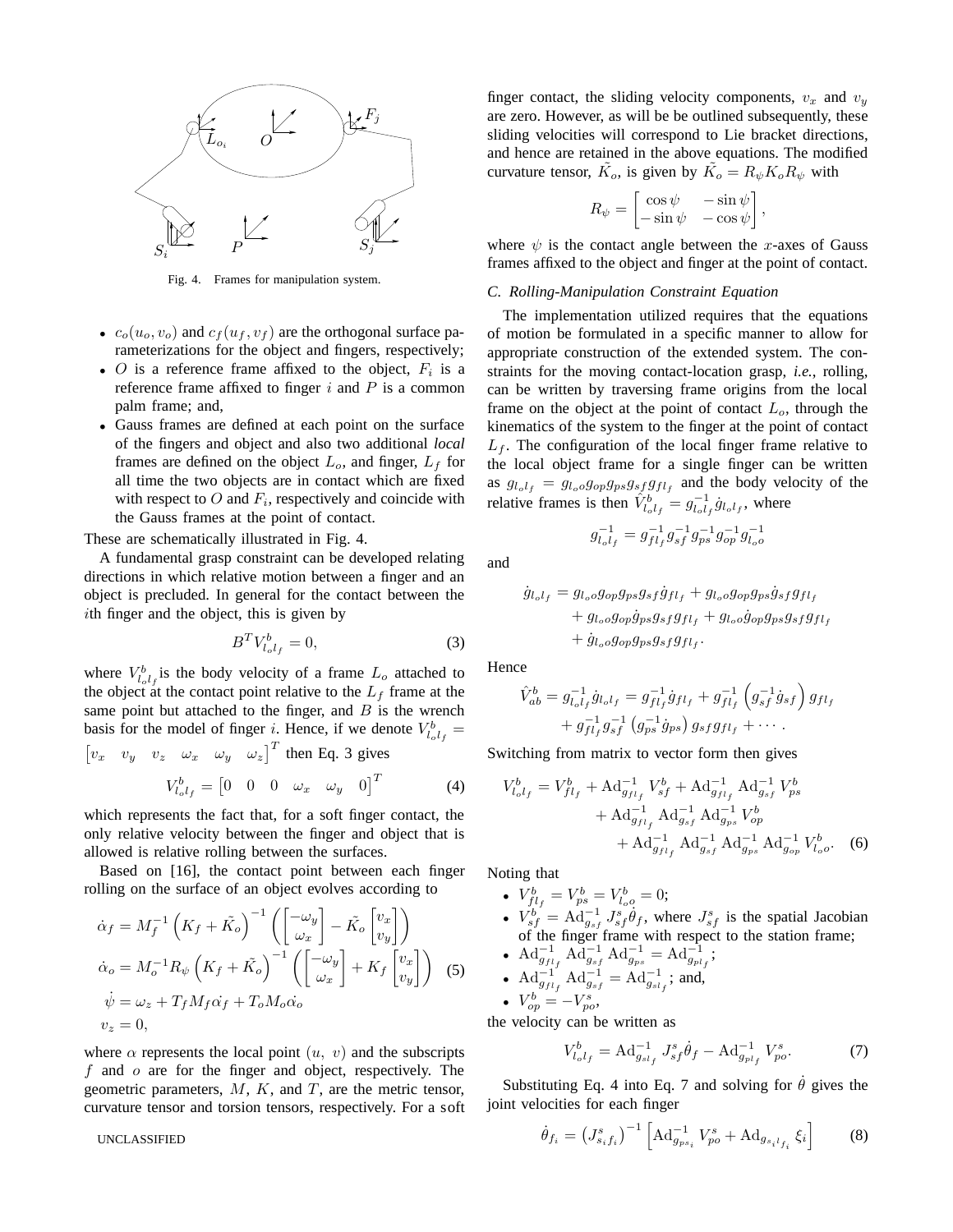where

$$
\xi_i = \begin{bmatrix} 0 & 0 & 0 & \omega_{x_i} & \omega_{y_i} & 0 \end{bmatrix}^T.
$$

Eq. 8 is the *rolling-contact constraint equation*, and there will be one for each point of contact. It describes manipulator joint velocities necessary to achieve some time-dependent, rigid-body velocity of the object while maintaining rolling contact. Note that Eq. 8 is not general in that the number of actuated joints is exactly what is necessary to invert the adjoint transformation and directly solve for the joint velocities. If the actuator has additional joints, then a pseudoinverse could be used. If it has fewer joints, then methods from stratified manipulation need to be used.

### *D. Fuzzy Logic and Control*

The tool used for feedback correction for the manipulation algorithm is fuzzy logic and control. The mainstream engineering introduction of fuzzy logic is generally from the work of Zadeh [31]–[33]. Fuzzy control is particularly appealing as a supplement to nonlinear motion planning in grasping because it is not model-based so the difficulties of determining nearly exact models in nonlinear control is alleviated and it provides a relatively straight-forward means to translate heuristics into effective control algorithms. The basic component of fuzzy logic is the *membership function.* The traditional notion of a set requires that something is either an element of the set or it is not. In contrast, a *fuzzy set* allows partial degrees of membership, and the membership functions used in this work are illustrated in Fig. 9.

Much of the structure of classical logic can be generalized based upon the notion of fuzzy sets. What this allows, then, is for a linguistic description of a control algorithm to be translated into a system that is easily implementable. It is straightforward to combine multiple rules with multiple inputs to achieve relatively complicated control algorithms based upon effective control approaches that are based upon heuristics. An overview can be found in [21], and the approach is fleshed out more in Section III which describes our implementation, which is based to some degree on [20].

#### III. IMPLEMENTATION

The experimental platform consists of four, six-degree-offreedom Unimate PUMA 560 robots illustrated in Fig. 1. The robots are fixed on a 94" by 94" raised platform equidistant from the platform's center. Pliable balls which are 2.75" in diameter are used for fingertips. Six force sensors, purchased from Tekscan, and sold under the product name of FlexiForce<sup>®</sup>, are affixed to the surface of each finger for. A picture of a sensor suite on a finger is shown in Fig. 5.

Each robot has the following nominal parameters:  $l_o$  = 26.45",  $l_1 = 9.2$ ",  $l_2 = 17.0$ ",  $l_3 = 3.7$ ", and  $l_4 = 17.05$ ", where the lengths are as shown in Fig. 3. In addition, the finger has length  $l_5 = 6.0$ ". This length is the distance from the common intersection of axes 4, 5 and 6 to the centroid



Fig. 5. Fingertip sensors.

of the ball that is the finger tip. The initial configuration for each robot with respect to a global palm frame is

$$
g_{ps_1} = \begin{bmatrix} 0 & -1 & 0 & 47 \\ 1 & 0 & 0 & 14 \\ 0 & 0 & 1 & 0 \\ 0 & 0 & 0 & 1 \end{bmatrix} \qquad g_{ps_2} = \begin{bmatrix} 0 & 1 & 0 & 47 \\ -1 & 0 & 0 & 80 \\ 0 & 0 & 1 & 0 \\ 0 & 0 & 0 & 1 \end{bmatrix},
$$

where  $g_{ps_i}$ ,  $i = 1, 2, 3, 4$  represents the transformation from the palm to the station frame of robot  $i$  and robots three and four are configured symmetrically with respect to robots one and two. The object's frame initially has the same orientation as the palm frame and is located at the center of the platform. Its height is dependent on the object. The entire layout is depicted in Fig. 6 where the station frames are represented with their relative configurations.

Here, the new vector fields, composed of Lie brackets, which replace the sliding velocities  $v_x$ ,  $v_y$ , and the twisting velocity  $\omega_z$  under rolling constraints are presented as well as the vector fields for a sphere rolling on a sphere for manipulation of a rubber ball. For the case of a sphere rolling on a sphere, the extended system is

$$
\begin{split} \begin{bmatrix} \dot{u}_f^r\\ \dot{v}_f^r\\ \dot{u}_o\\ \dot{v}_o\\ \dot{\psi}\\ \dot{\psi}\\ \end{bmatrix} &=\frac{1}{r_0+r_f}\begin{bmatrix} 0\\ -r_0\secuf\\ r_f\sin\psi\\ r_f\cos\psi\sec\omega\\ r_f\sin\psi\\ -r_f\cos\psi\\ -r_f\sec\omega\sin\psi\\ r_f\sin\psi\sin\omega\\ -r_f\sin\psi\sin\omega\\ -r_f\cos\psi\sec\omega\sin\omega\\ -r_f\cos\psi\sec\omega\sin\omega\\ -r_f\cos\psi\sec\omega\sin\omega\\ -r_f\cos\psi\sec\omega\sin\omega\\ -r_f\cos\psi\sec\omega\sin\omega\\ -r_f\cos\psi\sec\omega\sin\omega\\ +\frac{1}{(r_0+r_f)^2} \begin{bmatrix} 0\\ -r_0^2\sec^2u_f+r_f(r_f+r_o\cos\psi\tan u_f\\ -r_f^2\sec^2u_f+r_f(r_f+r_o\cos\psi\tan u_f\tan u_o) \end{bmatrix}v_1\\ &+\frac{1}{(r_0+r_f)^2} \begin{bmatrix} 0\\ r_f(r_o-r_f)\cos\psi\\ r_f(r_f-r_o)\sin\psi\tan u_o\\ -r_f(r_f-r_o)\sin\psi\tan u_o \end{bmatrix}v_2\\ &+\frac{1}{(r_0+r_f)^3} \begin{bmatrix} r_f^3\sec^2u_f+\tan^2u_f\\ r_f(r_f^2-2r_0^2\sec^2u_f) \sin\psi\\ r_f(r_f^2-2r_0^2\sec^2u_f) \end{bmatrix}v_3, \end{split} \tag{9}
$$

where  $v_1$ ,  $v_2$  and  $v_3$  are the fictitious inputs that are approximated by piecewise constant inputs resulting in new displacements along their associated vector fields.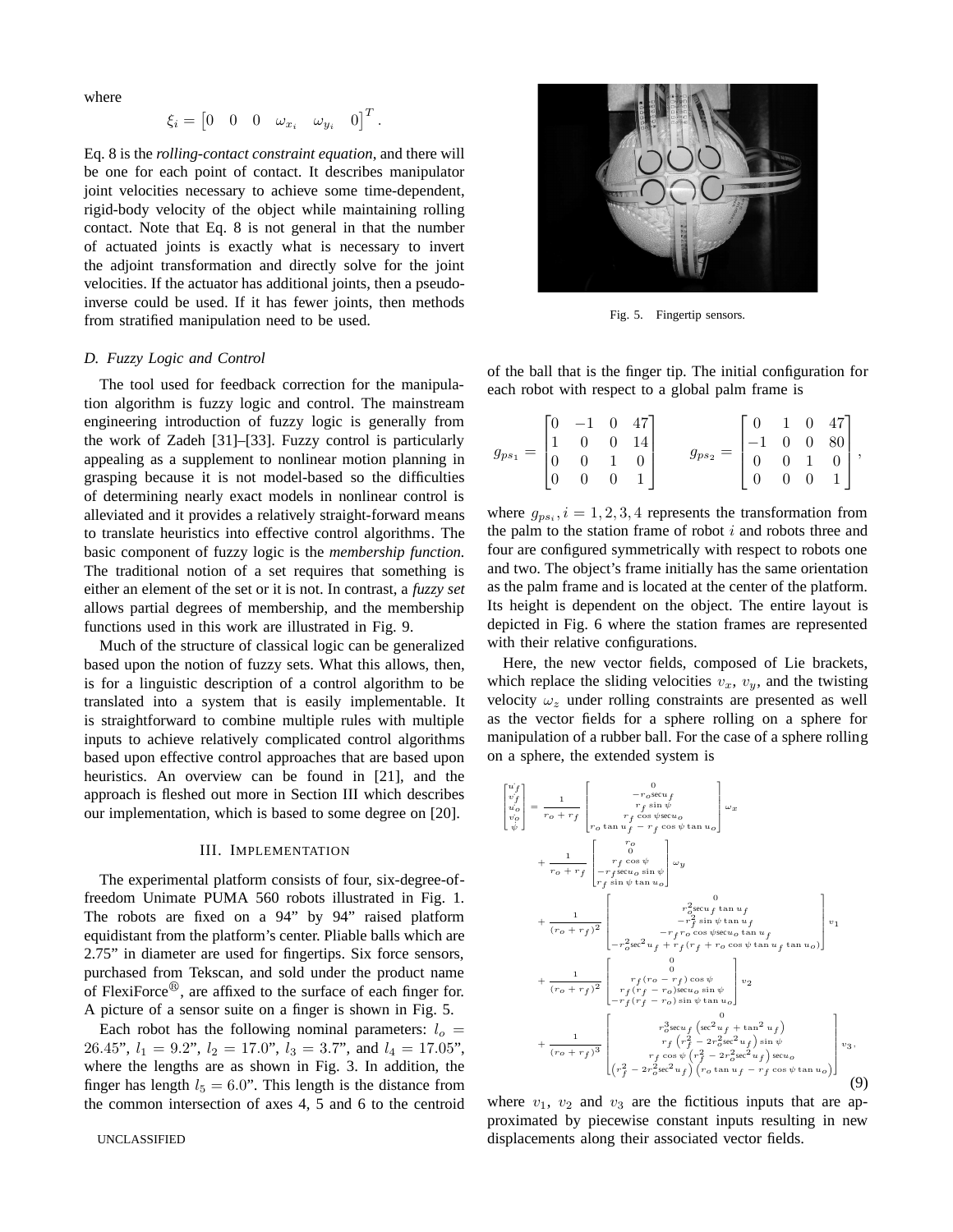

rotation 16 object 15 lifted z Position of Fingertip (in.) z Position of Fingertip (in.) finger 14 reconfiguration 13 finge reconfiguration rotation 12  $1<sup>1</sup>$  $10$ object 9 initia acquired stop 8 2 start 0 30 29 28 −2 27 y Position of Fingertip (in.) 26 −4 25 24 tion of Fingertip (in. −6 23

Fig. 7. General finger path during closed loop manipulation.

Fig. 6. Schematic of robotic manipulation test bed with reference frames

The robots are controlled via a Pentium III, 500 MHz computer running Linux Redhat release 7.2 containing three Galil 1880 motion control boards with 100-pin cable connectors. Each board has 8 analog input channels. The sensor readings are converted to a computer signal *via* a 16-bit analog-todigital converter with a range of  $\pm 10$  V. Physically, the robots and sensors are connected to the boards through Galil ICM-1900 interconnect modules. Communication between the computer and the control boards is enabled by in-house device drivers [26].

The prototypical closed-loop manipulation process described in this paper is to acquire and lift the object, rotate the object, reposition the fingers based upon the open loop motion plan (including Lie bracket motions), and then to use the fuzzy inference system to adjust the grasp to account for modeling errors and external disturbances. The final three steps are repeated if the overall manipulation reconfiguration goal has not been met. Before the last three steps are repeated, however, the contact coordinate inputs to the motion planning algorithm are updated with current coordinates as measured by the sensors. Experimental data illustrating the trajectory the origin of the tool frame for one finger during manipulation step which illustrates this entire process is depicted in Fig. 7.

To acquire the object, the robots are commanded to a position outside the region of the object. Next, the fingers move based on output from the fuzzy controller to acquire the object. It is assumed contact occurs at a point and that this point is located at the geometric center of a sensor. If several sensors are in contact with the object, then the contact coordinate is taken as the centroid of the centers of the sensors measuring contact. Fig. 8 shows the locations of the sensors on a finger.



Fig. 8. Finger contact coordinates according to sensor locations.

The fuzzy controller contains two inputs, the current maximum contact force and the current  $x$ -position (in the station frame) of the fingertip, and one output, the change in the desired position of the fingertip. The membership functions for the input and output variables associated with manipulating the ball are shown in Fig. 9. This output is given by the first column of the fingertip's configuration with respect to the station frame  $g_{s f_i}$ . Therefore, the new desired position vector is

$$
p_i = \Delta \begin{bmatrix} R_{11} & R_{12} & R_{13} \end{bmatrix}^T,
$$

where  $\Delta$  is the fuzzy controller's output, and R is the rotation matrix associated with the configuration  $g_{sf}$ . Closed form inverse kinematics are used to calculate the joint angles required to reposition the finger while maintaining a fixed orientation. This process is continued until  $|\Delta|$  < 0.05". The rules are represented by the rule table shown in Fig. 10 and represent a simple balance between the maximum measured contact force and the position of the finger computed by the forward kinematics for the system. For example, if the finger is farther "in" than needed and the contact force is high, then it will move "out" a lot; however, if it is "in" more than expected but with a low contact force, then it will not move. In concert with the other four contact points, this would likely produce a more stable grasp, as indicated by the initial experimental results. It is anticipated that such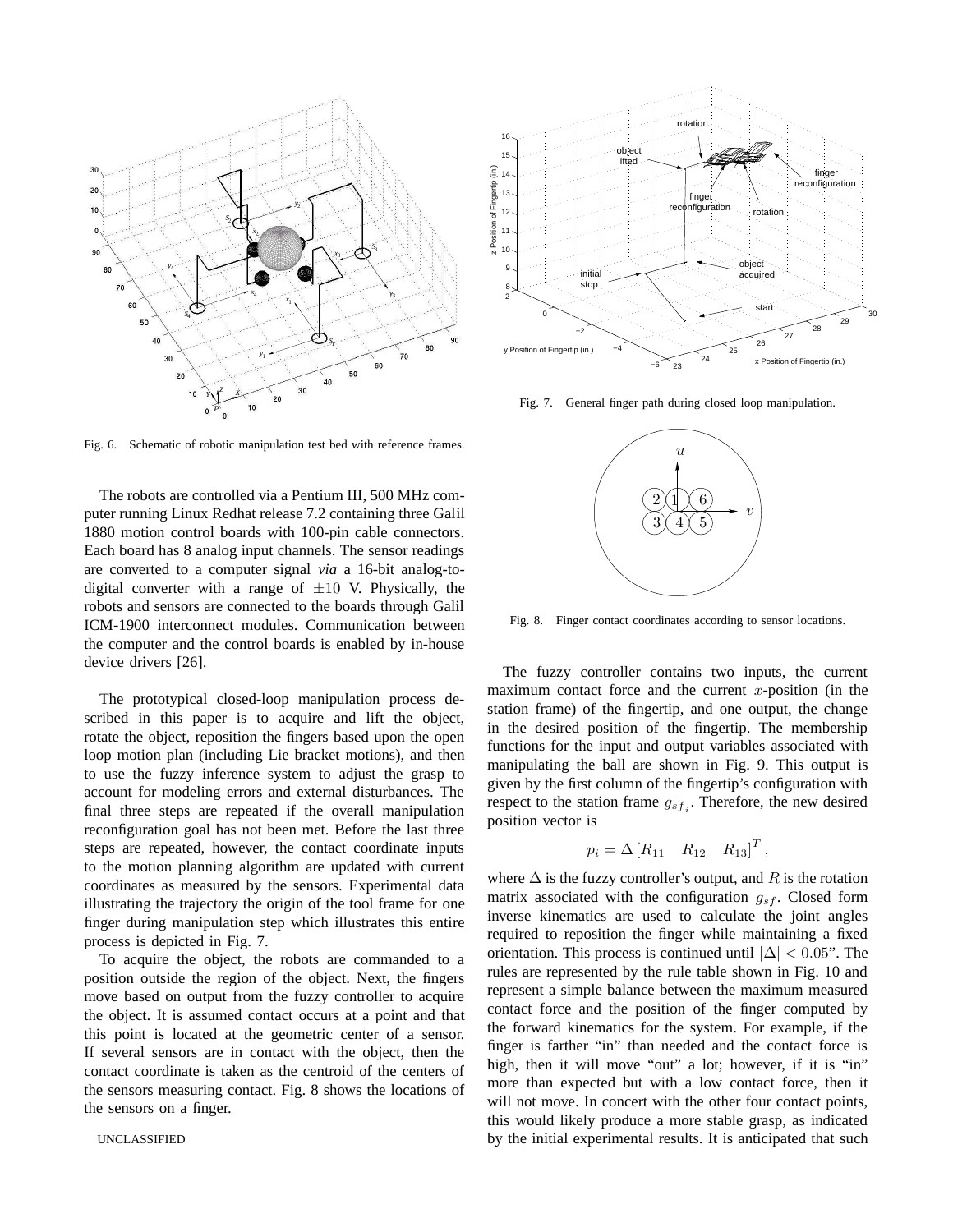

Fig. 9. Membership functions for fuzzy controller.

| Current x-position (in.) | Change<br>in<br>Position | low         | med         | hi          | xhi         | xxhi        |
|--------------------------|--------------------------|-------------|-------------|-------------|-------------|-------------|
|                          | small                    | LN          | LN          | LN          | <b>NEG</b>  | <b>ZERO</b> |
|                          | med                      | LN          | LN          | <b>NEG</b>  | <b>ZERO</b> | <b>POS</b>  |
|                          | large                    | LN          | <b>NEG</b>  | <b>ZERO</b> | <b>POS</b>  | LP          |
|                          | xl                       | <b>NEG</b>  | <b>ZERO</b> | <b>POS</b>  | LP          | LP          |
|                          | xxl                      | <b>ZERO</b> | POS         | LP          | LP          | LP          |

Maximum Contact Force (V)

Fig. 10. Rule table for fuzzy inference system.

a logic structure would be of general applicability, but the focus of this paper is purely on manipulation by the described platform and more general applicability is not claimed.

Once the robots have grasped and lifted the ball, the configuration between each robot's station frame and the object is known since the fingertip and object share a common contact point. The configuration of the contact frame with respect to the object's frame for robot  $i$  is

$$
g_{ol} = g_{s_i}^{-1} g_{s_i} g_{tf}^{-1} g_{tl}.
$$
 (10)

The tool frame,  $T$  is assumed to be at the fingertip, located on the surface of the finger along the extension of the  $x$ -axis of the  $F$  frame, with the same orientation as  $F$ . The latter is determined from the forward kinematics using the robot's current joint angles.

Once the contact location is determined from Eq. 10, it must be rotated back by an amount equal to the current total rotation of the object to determine the correct contact coordinates since  $g_{s_i}$  is fixed in Eq. 10. The amount of



Fig. 11. Path followed by (a) fingers during manipulation experiment, and (b) exploded view of finger three's path in (a) showing correction by fuzzy controller, rotation, and Lie bracketing.

rotation is based on the desired value of the fixed-point rotation and assumption that the ball's configuration does not change during finger Lie bracketing. After each rotation the contact coordinates remain unchanged because the object rotates as well and the contact coordinates are determined relative to the object's frame. Since the finger has changed position relative to its station frame, however, the contact point must be calculated as if the ball remained fixed and the fingers repositioned. Then the point of contact must be rotated back so that the proper contact location is  $p_{ol}$  =  $R_{\omega}^T(\theta) \tilde{p}_{ol}$ , where  $R_{\omega}^T(\theta)$  is the rotation matrix about the general twist axis  $\omega$  by an amount  $\theta$  equal to the current *total* rotation of the object and  $\tilde{p}_{ol}$  is the location of the contact point on the object as determined from Eq. 10.

The object's contact coordinates are then given by

$$
u = \operatorname{asin}(z_o/r_o)
$$
 and  $v = \operatorname{atan2}(y_o, x_o)$ ,

where  $x_o$ ,  $y_o$ , and  $z_o$  are the  $x<sub>o</sub>$ ,  $y<sub>o</sub>$ , and  $z<sub>o</sub>$  components of  $p_{ol}$ , respectively. Finally, the contact angle is

$$
\psi = \operatorname{atan2}(-G_o^x \cdot G_t^y, \ G_o^x \cdot G_t^x),
$$

where  $G_o^x$  and  $G_t^x$  are the x-axes of the Gauss frames on the object and finger at the point of contact, respectively, and  $G_t^y$  is the y-axis of the Gauss frame on the finger. This represents the local contact coordinates for an end-effector to roll or slide on the surface of the object.

## IV. EXPERIMENTAL DEMONSTRATION

To demonstrate the feasibility of the proposed method, some initial experiments involving both open and closed loop experiments were performed. For open loop experiments, the entire trajectory for each robot was computed offline. For the closed loop cases, the force sensors provided information to the fuzzy controller which adjusted the grasp after each set of Lie bracket motions. Experiments were conducted on several objects and the results in this paper are limited to those involving a spherical playground ball. Several open loop experiments were run to develop a baseline for comparing the closed loop results.

The trajectory of the robots during a manipulation is shown in Fig. 11. As a typical example, for a rotation about an axis through  $(-1, 1, 1)$ , the closed loop system was able to rotate the ball through 60◦ while the open loop system